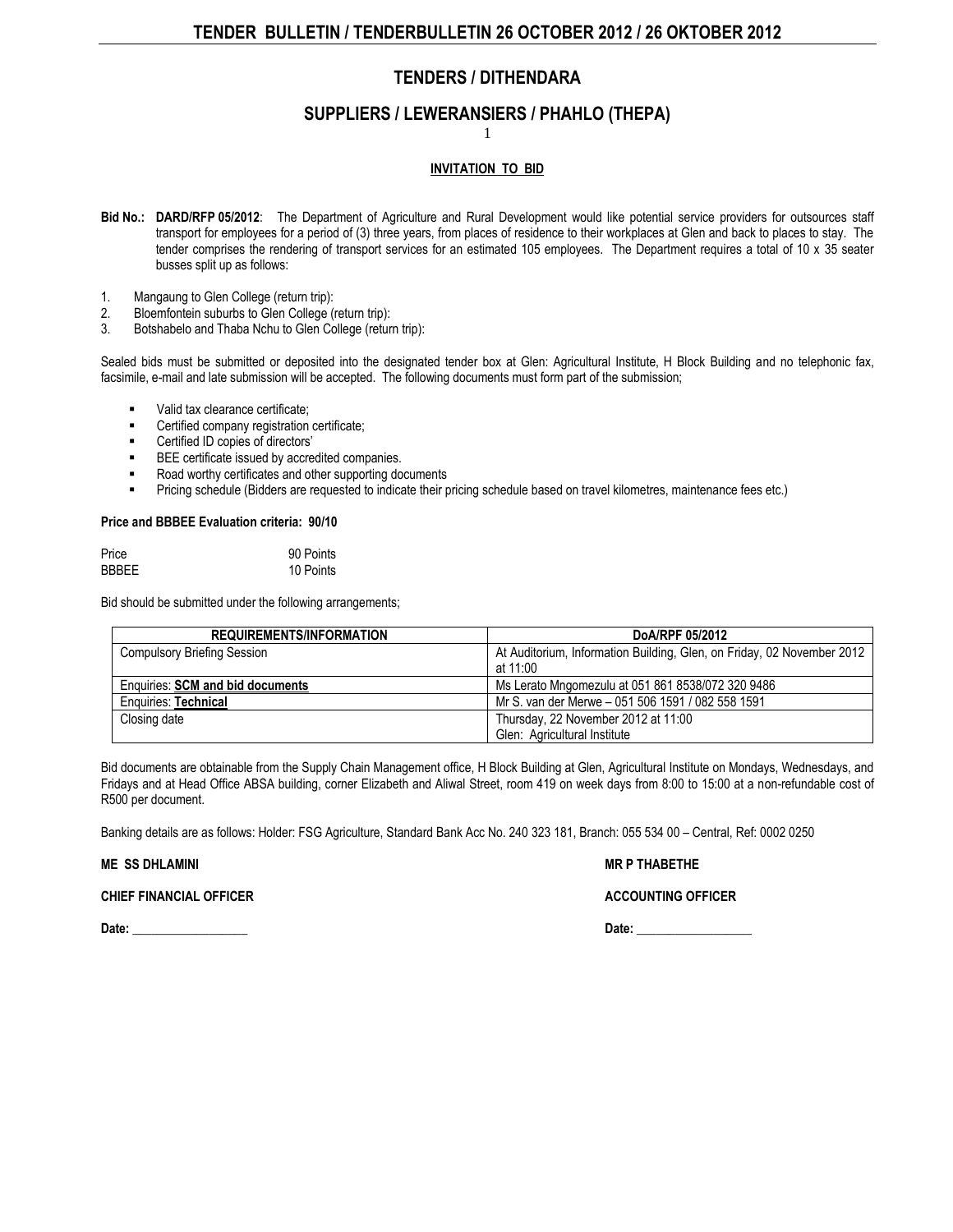## **SUPPLIERS / LEWERANSIERS / PHAHLO (THEPA)**

2

## **INVITATION TO BID**

**Bid No.: DARD/RFP 06/2012**: The [Department of Agriculture](http://www.greengazette.co.za/departments/agriculture) and Rural Development invites prospective vendors / suppliers to supply and deliver petrol and automotive diesel fuel for a period of two (2) years.

All activities at the Glen Farm are dependent on the availability of diesel and petrol to ensure that farm activities are performed. A reputable supplier who can supply diesel and petrol within a linked time and quantity is therefore essential.

The sealed bids must be submitted, or deposited into the designated tender box at Glen: Agricultural Institute, H Block Building and no telephonic, fax, facsimile, email and late submission will be accepted. The following documents must form part of the submission;

- Valid tax clearance certificate;
- Certified company registration certificate;
- Certified ID copies of directors'
- BEE certificate issued by accredited companies.

#### **Price and BBBEE Evaluation criteria: 90/10**

| Price | 90 Points |  |
|-------|-----------|--|
| BBBEE | 10 Points |  |

Bid should be submitted under the following arrangements;

| <b>REQUIREMENTS/INFORMATION</b>         | DoA/RPF 05/2012                                                        |
|-----------------------------------------|------------------------------------------------------------------------|
| <b>Compulsory Briefing Session</b>      | At Auditorium, Information Building, Glen, on Friday, 02 November 2012 |
|                                         | at 09:00                                                               |
| <b>Enquiries: SCM and bid documents</b> | Ms Lerato Mngomezulu at 051 861 8538/072 320 9486                      |
| Enquiries: Technical                    | Mr S. van der Merwe - 051 861 8379/5/0832904484                        |
| Closing date                            | Thursday, 22 November 2012 at 12:00                                    |
|                                         | Glen: Agricultural Institute                                           |

Bid documents are obtainable from the Supply Chain Management office, H Block Building at Glen, Agricultural Institute on Mondays, Wednesdays, and Fridays and at Head Office ABSA building, corner Elizabeth and Aliwal Street, room 419 on week days from 8:00 to 15:00 at a non-refundable cost of R500 per document.

Banking details are as follows: Holder: FSG Agriculture, Standard Bank Acc No. 240 323 181, Branch: 055 534 00 – Central, Ref: 0002 0250

**ME SS DHLAMINI** MALL SOME SERVER AND THABETHE **MR P THABETHE** 

### **CHIEF FINANCIAL OFFICER ACCOUNTING OFFICER ACCOUNTING OFFICER**

**Date: \_\_\_\_\_\_\_\_\_\_\_\_\_\_\_\_\_\_ Date: \_\_\_\_\_\_\_\_\_\_\_\_\_\_\_\_\_\_**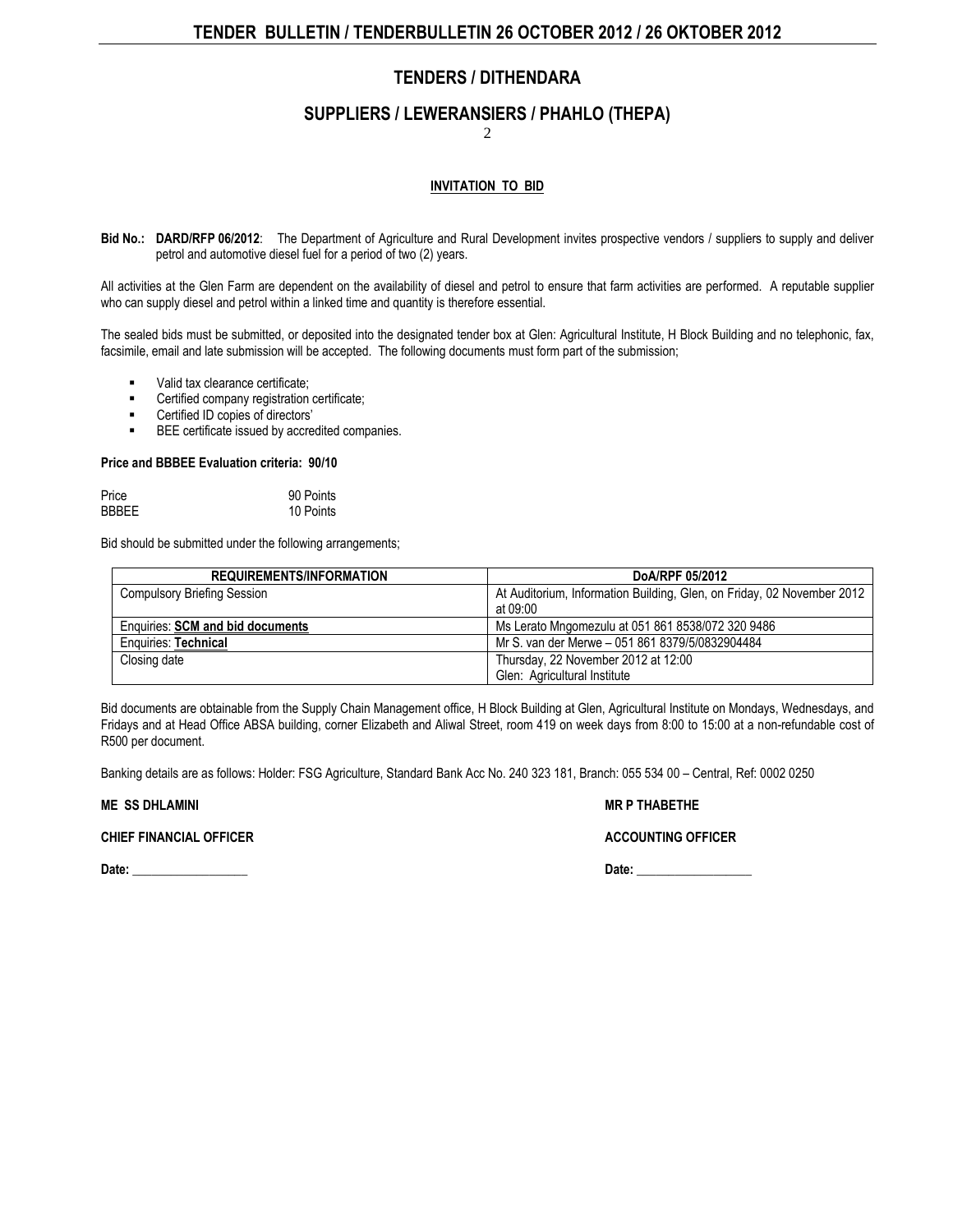## **SUPPLIERS / LEWERANSIERS / PHAHLO (THEPA)**

3

**NOTICE**

**PLEASE TAKE NOTE: THE LAST PUBLICATION OF THE [TENDER BULLETIN](http://www.greengazette.co.za/publications/tender-bulletins) FOR THE YEAR 2012 WILL BE ON 07 DECEMBER 2012.** 

**THE NEXT PUBLICATION WILL BE ON 11 JANUARY 2013.** 

\_\_\_\_\_\_\_\_\_\_\_\_\_\_\_\_\_\_\_\_\_\_\_\_\_\_\_\_\_\_\_\_\_\_\_\_\_\_\_\_\_\_\_\_\_\_\_\_\_\_\_\_\_\_\_\_\_\_\_\_\_\_\_\_\_\_\_\_\_\_\_\_\_\_\_\_\_\_\_\_\_\_\_\_\_\_\_\_\_\_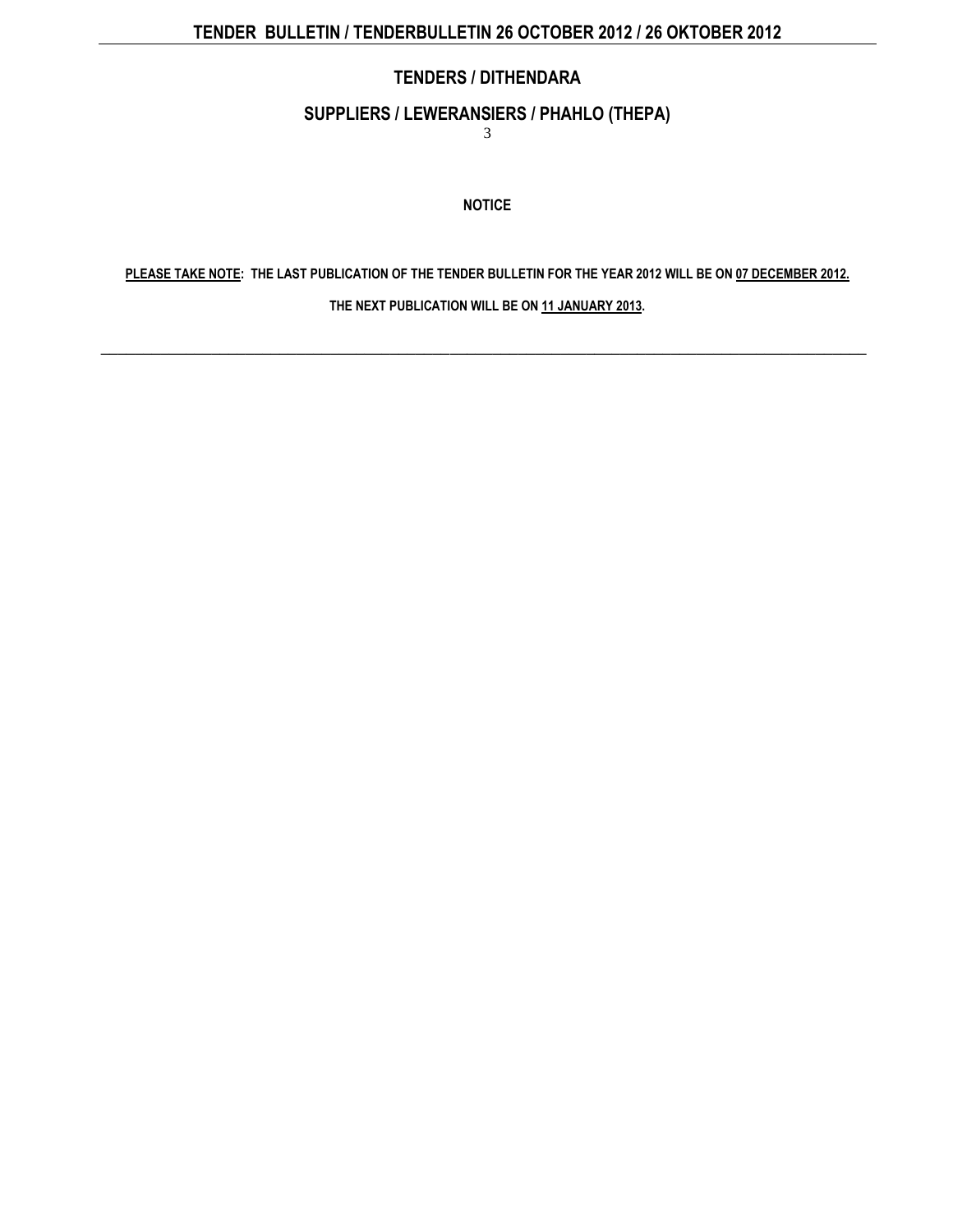## **SUPPLIERS / LEWERANSIERS / PHAHLO (THEPA)**

| 4                                                                                                                                                                                                                                                                                                                                                                                                                                                                                                                                                                                                                                  |                                     |                                                                                                                                                                                                                                                                                                                                                                                                                                                                                                                                                                                                                                              |                                        |  |  |
|------------------------------------------------------------------------------------------------------------------------------------------------------------------------------------------------------------------------------------------------------------------------------------------------------------------------------------------------------------------------------------------------------------------------------------------------------------------------------------------------------------------------------------------------------------------------------------------------------------------------------------|-------------------------------------|----------------------------------------------------------------------------------------------------------------------------------------------------------------------------------------------------------------------------------------------------------------------------------------------------------------------------------------------------------------------------------------------------------------------------------------------------------------------------------------------------------------------------------------------------------------------------------------------------------------------------------------------|----------------------------------------|--|--|
| FREE STATE TENDER BULLETIN                                                                                                                                                                                                                                                                                                                                                                                                                                                                                                                                                                                                         |                                     | <b>VRYSTAAT TENDERBULLETIN</b>                                                                                                                                                                                                                                                                                                                                                                                                                                                                                                                                                                                                               |                                        |  |  |
| (Published every Friday)                                                                                                                                                                                                                                                                                                                                                                                                                                                                                                                                                                                                           |                                     | (Verskyn elke Vrydag)                                                                                                                                                                                                                                                                                                                                                                                                                                                                                                                                                                                                                        |                                        |  |  |
| All correspondence, advertisements, etc. must be addressed to<br>the Officer in charge of the Free State Tenderbulletin, P.O. Box<br>517, Bloemfontein Tel.: No. 051 403 3139. Free Voucher copies<br>of the Free State Tenderbulletin or cuttings of advertisements are<br>NOT supplied.                                                                                                                                                                                                                                                                                                                                          |                                     | Alle korrespondensie, advertensies, ens. moet aan die<br>Beampte Belas met die Vrystaat Tender Bulletin, Posbus 517,<br>Bloemfontein, geadresseer word. Gratis eksemplare van die<br>Vrystaat Tender Bulletin óf uitknipsels van advertensies word<br>NIE verskaf nie.                                                                                                                                                                                                                                                                                                                                                                       |                                        |  |  |
| <b>Subscription Rates (payable in advance)</b>                                                                                                                                                                                                                                                                                                                                                                                                                                                                                                                                                                                     |                                     | Intekengeld (vooruitbetaalbaar)                                                                                                                                                                                                                                                                                                                                                                                                                                                                                                                                                                                                              |                                        |  |  |
| The subscription fee for the Free State Tender Bulletin (including<br>all Extraordinary Free State Tenderbulletins) are as follows:<br>Subscription: (Over the Counter / E-Mail)                                                                                                                                                                                                                                                                                                                                                                                                                                                   |                                     | Die intekengeld vir die Vrystaat Tenderbulletin (insluitend alle<br>Buitengewone Vrystaat Tender Bulletins) is soos volg:<br>Intekengeld: (Oor die Toonbank / E-Pos)                                                                                                                                                                                                                                                                                                                                                                                                                                                                         |                                        |  |  |
| Price per copy                                                                                                                                                                                                                                                                                                                                                                                                                                                                                                                                                                                                                     | R 4.30                              | Prys per eksemplaar                                                                                                                                                                                                                                                                                                                                                                                                                                                                                                                                                                                                                          | R 4.30                                 |  |  |
| Half-yearly                                                                                                                                                                                                                                                                                                                                                                                                                                                                                                                                                                                                                        | R 106.00                            | Halfjaarliks                                                                                                                                                                                                                                                                                                                                                                                                                                                                                                                                                                                                                                 | R 106.00                               |  |  |
| Annually                                                                                                                                                                                                                                                                                                                                                                                                                                                                                                                                                                                                                           | R 212.00                            | Jaarliks                                                                                                                                                                                                                                                                                                                                                                                                                                                                                                                                                                                                                                     | R 212.00                               |  |  |
| <b>Subscription (Post)</b>                                                                                                                                                                                                                                                                                                                                                                                                                                                                                                                                                                                                         |                                     | Intekengeld: (Pos)                                                                                                                                                                                                                                                                                                                                                                                                                                                                                                                                                                                                                           |                                        |  |  |
| Price per copy                                                                                                                                                                                                                                                                                                                                                                                                                                                                                                                                                                                                                     | R 12.40                             | Prys per eksemplaar                                                                                                                                                                                                                                                                                                                                                                                                                                                                                                                                                                                                                          | R 12.40                                |  |  |
| Half-yearly                                                                                                                                                                                                                                                                                                                                                                                                                                                                                                                                                                                                                        | R 307.90                            | Half-yearly                                                                                                                                                                                                                                                                                                                                                                                                                                                                                                                                                                                                                                  | R 307.90                               |  |  |
| Annually                                                                                                                                                                                                                                                                                                                                                                                                                                                                                                                                                                                                                           | R 615.80                            | Jaarliks                                                                                                                                                                                                                                                                                                                                                                                                                                                                                                                                                                                                                                     | R 615.80                               |  |  |
|                                                                                                                                                                                                                                                                                                                                                                                                                                                                                                                                                                                                                                    | Closing time for acceptance of copy |                                                                                                                                                                                                                                                                                                                                                                                                                                                                                                                                                                                                                                              | Sluitingstyd vir die Aanname van Kopie |  |  |
| Stamps are not accepted                                                                                                                                                                                                                                                                                                                                                                                                                                                                                                                                                                                                            |                                     | Seëls word nie aanvaar nie                                                                                                                                                                                                                                                                                                                                                                                                                                                                                                                                                                                                                   |                                        |  |  |
| All advertisement must reach the Officer in Charge of the Free<br>State Tender Bulletin not later than 16:00, three working days<br>prior to the publication of the Bulletin. Advertisements received<br>after that time will be held over for publication in the issue of the<br>following week, or if desired by the advertiser, will be inserted in<br>the current issue as a "Late Advertisement". In such case the<br>advertisement must be delivered to the Officer in Charge not<br>later than 08:00 on the Tuesday preceding the publication of<br>the Bulletin and double rate will be charged for that<br>advertisement. |                                     | Alle advertensies moet die Beampte Belas met die Vrystaat<br>Tenderbulletin bereik nie later nie as 16:00, drie werksdae<br>voordat die Bulletin uitgegee word. Advertensies wat na<br>daardie tyd ontvang word, word oorgehou vir publikasie in die<br>uitgawe van die volgende week, of as die adverteerder dit<br>verlang, sal dit in die Bulletin wat op die pers is as 'n "Laat<br>Advertensie" geplaas word. In sulke gevalle moet die<br>advertensie aan die Beampte oorhandig word nie later nie as<br>08:00 op die Dinsdag van die week voordat die Bulletin<br>gepubliseer word en dubbeltarief sal dié advertensie gevra<br>word. |                                        |  |  |
| A "Late Advertisement" will not be inserted as such without<br>definite instructions from the advertiser.                                                                                                                                                                                                                                                                                                                                                                                                                                                                                                                          |                                     | 'n "Laat Advertensie" sal nie sonder definitiewe instruksies<br>van die Adverteerder as sodanig geplaas word nie.                                                                                                                                                                                                                                                                                                                                                                                                                                                                                                                            |                                        |  |  |
| <b>Advertisement Rates</b>                                                                                                                                                                                                                                                                                                                                                                                                                                                                                                                                                                                                         |                                     | Advertensietariewe                                                                                                                                                                                                                                                                                                                                                                                                                                                                                                                                                                                                                           |                                        |  |  |
| Notices required by Law to be inserted in the Tender-bulletin:<br>R27.90 per centimetre or portion thereof, single column.                                                                                                                                                                                                                                                                                                                                                                                                                                                                                                         |                                     | Kennisgewings wat volgens Wet in die Tenderbulletin geplaas<br>moet word: R27.90 per sentimeter of deel daarvan,<br>enkelkolom.                                                                                                                                                                                                                                                                                                                                                                                                                                                                                                              |                                        |  |  |
| <b>NUMBERING OF TENDER BULLETIN</b>                                                                                                                                                                                                                                                                                                                                                                                                                                                                                                                                                                                                |                                     | NOMMERING VAN TENDER BULLETIN                                                                                                                                                                                                                                                                                                                                                                                                                                                                                                                                                                                                                |                                        |  |  |
| You are hereby informed that the numbering of the Provincial Gazette<br>/Tender Bulletin and notice numbers will from 2010 coincide with the<br>relevant financial year. In other words, the chronological numbering<br>starting from one will commence on or after 1 April of every year.                                                                                                                                                                                                                                                                                                                                         |                                     | U word hiermee in kennis gestel dat die nommering van die<br>Provinsiale Koerant / Tender Bulletin en kennisgewingnommers<br>vanaf 2010 met die betrokke boekjaar sal ooreenstem. Met ander<br>woorde, die kronologiese nommering beginnende met een, sal op of<br>na 1 April van elke jaar begin.                                                                                                                                                                                                                                                                                                                                           |                                        |  |  |